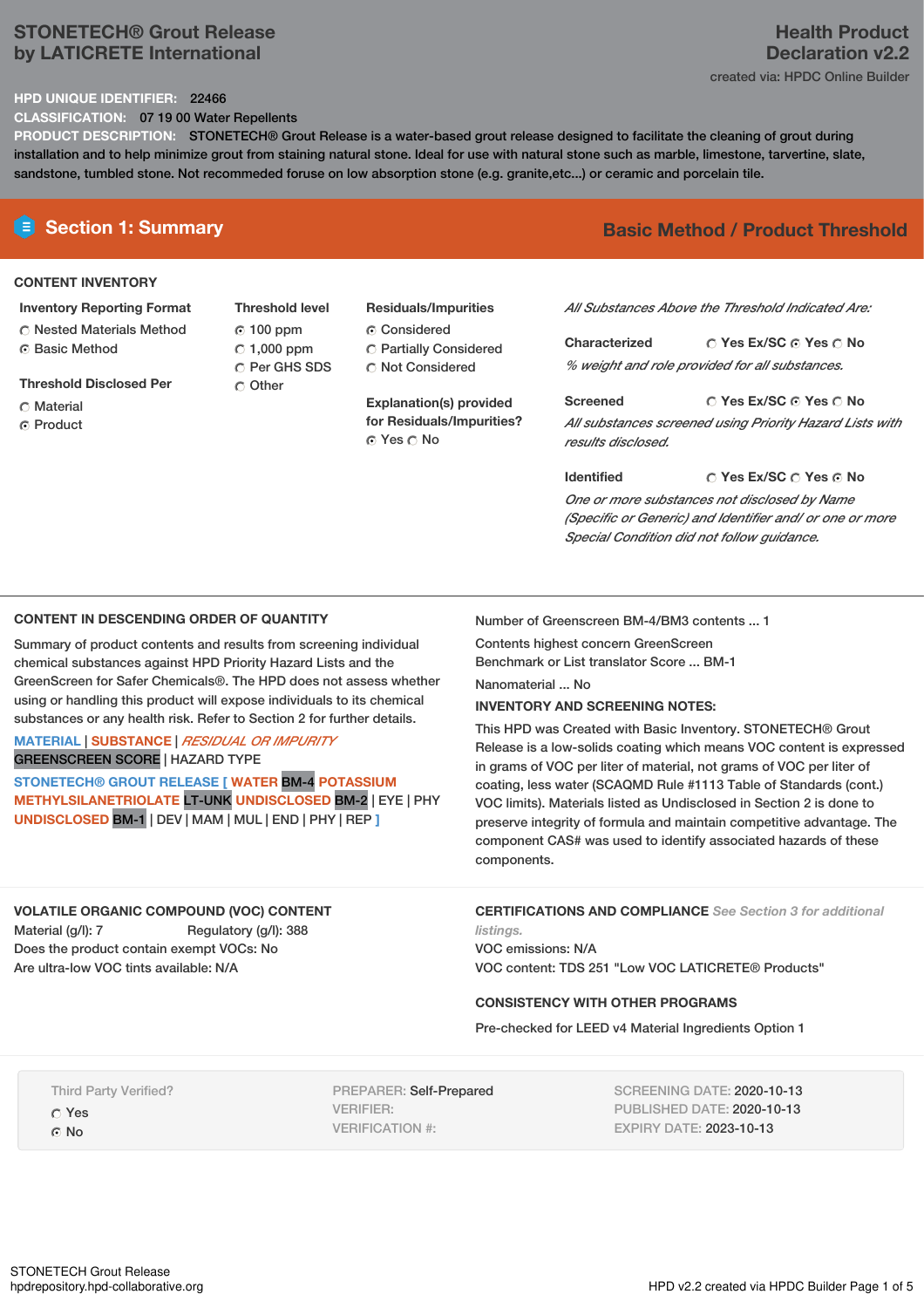This section lists contents in a product based on specific threshold(s) and reports detailed health information including hazards. This HPD uses the *inventory method indicated above, which is one of three possible methods:*

- *Basic Inventory method with Product-level threshold.*
- *Nested Material Inventory method with Product-level threshold*
- *Nested Material Inventory method with individual Material-level thresholds*

Definitions and requirements for the three inventory methods and requirements for each data field can be found in the HPD Open Standard version *2.2, available on the HPDC website at: [www.hpd-collaborative.org/hpd-2-2-standard](https://www.hpd-collaborative.org/hpd-2-2-standard)*

| <b>STONETECH® GROUT RELEASE</b>   |                                                                                                                                                                                                                                                                    |                                                |          |                                                |
|-----------------------------------|--------------------------------------------------------------------------------------------------------------------------------------------------------------------------------------------------------------------------------------------------------------------|------------------------------------------------|----------|------------------------------------------------|
| PRODUCT THRESHOLD: 100 ppm        | RESIDUALS AND IMPURITIES CONSIDERED: Yes                                                                                                                                                                                                                           |                                                |          |                                                |
| potentially greater than 100 ppm. | RESIDUALS AND IMPURITIES NOTES: Residuals and impurities are measured by quantitative methods and are only displayed when they are                                                                                                                                 |                                                |          |                                                |
|                                   | OTHER PRODUCT NOTES: See SDS at www.laticrete.com for occupational exposure information.                                                                                                                                                                           |                                                |          |                                                |
| <b>WATER</b>                      |                                                                                                                                                                                                                                                                    |                                                |          | ID: 7732-18-5                                  |
|                                   | HAZARD SCREENING METHOD: Pharos Chemical and Materials Library HAZARD SCREENING DATE: 2020-10-13                                                                                                                                                                   |                                                |          |                                                |
| $\%$ : 95.0000 - 99.0000          | <b>GS: BM-4</b>                                                                                                                                                                                                                                                    | RC: None                                       | NANO: No | <b>SUBSTANCE ROLE: Diluent</b>                 |
| <b>HAZARD TYPE</b>                | <b>AGENCY AND LIST TITLES</b>                                                                                                                                                                                                                                      | <b>WARNINGS</b>                                |          |                                                |
| None found                        |                                                                                                                                                                                                                                                                    |                                                |          | No warnings found on HPD Priority Hazard Lists |
|                                   | SUBSTANCE NOTES: The amount of this component may vary based on the plant of manufacture.                                                                                                                                                                          |                                                |          |                                                |
|                                   |                                                                                                                                                                                                                                                                    |                                                |          |                                                |
| POTASSIUM METHYLSILANETRIOLATE    |                                                                                                                                                                                                                                                                    |                                                |          | ID: 31795-24-1                                 |
|                                   | HAZARD SCREENING METHOD: Pharos Chemical and Materials Library HAZARD SCREENING DATE: 2020-10-13                                                                                                                                                                   |                                                |          |                                                |
| %: $1.0000 - 5.0000$              | <b>GS: LT-UNK</b>                                                                                                                                                                                                                                                  | RC: None                                       | NANO: No | <b>SUBSTANCE ROLE: Coating</b>                 |
| <b>HAZARD TYPE</b>                | <b>AGENCY AND LIST TITLES</b>                                                                                                                                                                                                                                      | <b>WARNINGS</b>                                |          |                                                |
| None found                        |                                                                                                                                                                                                                                                                    | No warnings found on HPD Priority Hazard Lists |          |                                                |
|                                   | SUBSTANCE NOTES: The amount of this component may vary based on the plant of manufacture.                                                                                                                                                                          |                                                |          |                                                |
|                                   |                                                                                                                                                                                                                                                                    |                                                |          |                                                |
| <b>UNDISCLOSED</b>                |                                                                                                                                                                                                                                                                    |                                                |          |                                                |
|                                   | HAZARD SCREENING METHOD: Pharos Chemical and Materials Library HAZARD SCREENING DATE: 2020-10-13                                                                                                                                                                   |                                                |          |                                                |
| %: $0.5000 - 1.0000$              | GS: <b>BM-2</b>                                                                                                                                                                                                                                                    | <b>RC: None</b>                                | NANO: No | <b>SUBSTANCE ROLE: Solvent</b>                 |
| <b>HAZARD TYPE</b>                | <b>AGENCY AND LIST TITLES</b>                                                                                                                                                                                                                                      | <b>WARNINGS</b>                                |          |                                                |
| <b>EYE IRRITATION</b>             | EU - GHS (H-Statements)                                                                                                                                                                                                                                            | H319 - Causes serious eye irritation           |          |                                                |
| PHYSICAL HAZARD (REACTIVE)        | EU - GHS (H-Statements)                                                                                                                                                                                                                                            | H225 - Highly flammable liquid and vapour      |          |                                                |
|                                   | SUBSTANCE NOTES: The amount of this component may vary based on the plant of manufacture. This product is shown as undisclosed to<br>preserve integrity of formula and maintain competitive advantage. The component CAS# was used to identify associated hazards. |                                                |          |                                                |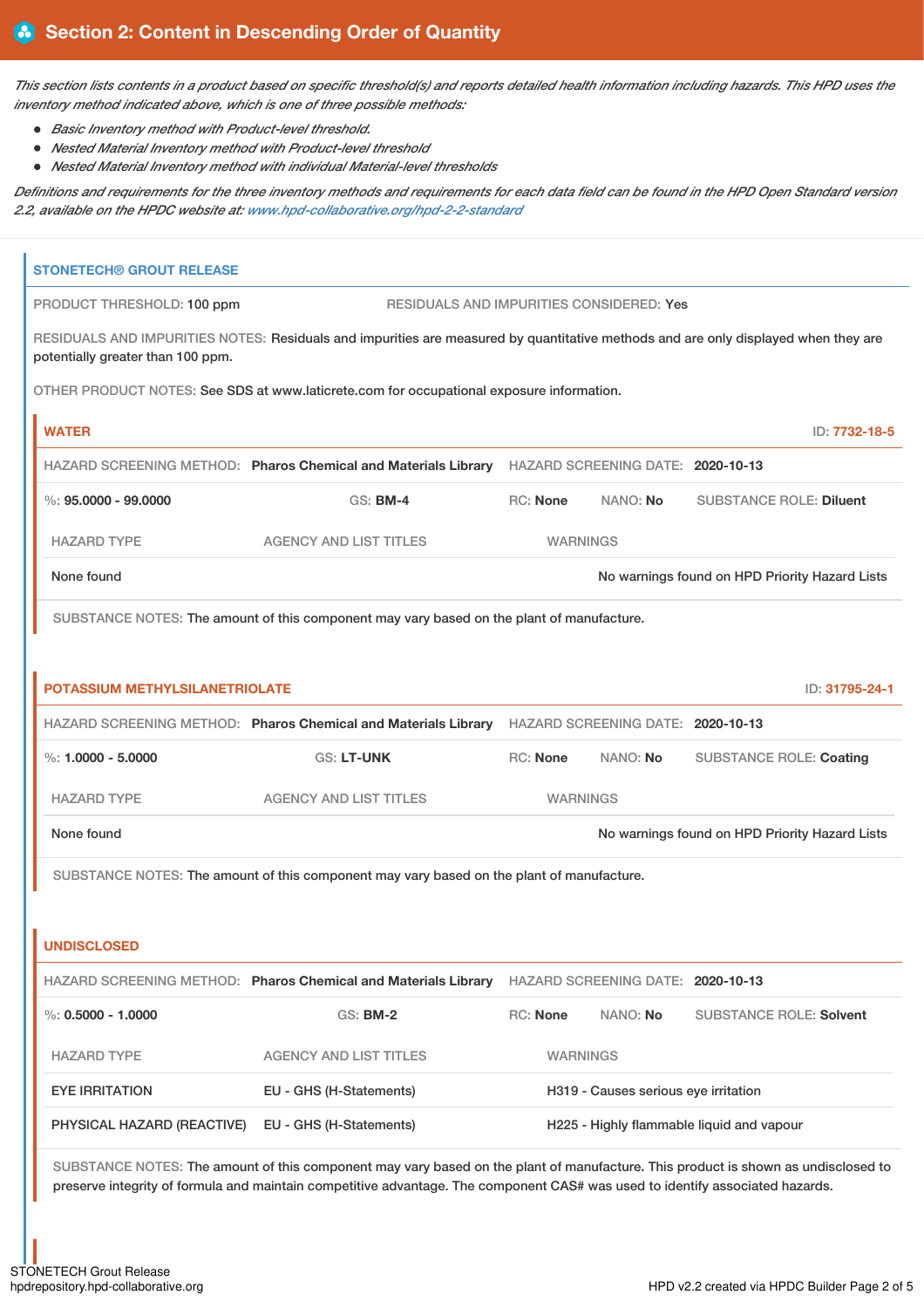### **UNDISCLOSED**

|                            |                                                     | HAZARD SCREENING METHOD: Pharos Chemical and Materials Library HAZARD SCREENING DATE: 2020-10-13 |                                                                      |                                      |                                            |  |
|----------------------------|-----------------------------------------------------|--------------------------------------------------------------------------------------------------|----------------------------------------------------------------------|--------------------------------------|--------------------------------------------|--|
| %: $0.0400 - 0.0600$       | <b>GS: BM-1</b>                                     |                                                                                                  | <b>RC:</b> None                                                      | NANO: No                             | <b>SUBSTANCE ROLE: Surfactant</b>          |  |
| <b>HAZARD TYPE</b>         | <b>AGENCY AND LIST TITLES</b>                       |                                                                                                  | <b>WARNINGS</b>                                                      |                                      |                                            |  |
| <b>DEVELOPMENTAL</b>       | US NIH - Reproductive & Developmental<br>Monographs |                                                                                                  | Clear Evidence of Adverse Effects - Developmental<br><b>Toxicity</b> |                                      |                                            |  |
| <b>MAMMALIAN</b>           | EU - GHS (H-Statements)                             |                                                                                                  |                                                                      | H301 - Toxic if swallowed            |                                            |  |
| <b>MAMMALIAN</b>           | EU - GHS (H-Statements)                             |                                                                                                  |                                                                      | H311 - Toxic in contact with skin    |                                            |  |
| <b>MAMMALIAN</b>           | EU - GHS (H-Statements)                             |                                                                                                  |                                                                      | H331 - Toxic if inhaled              |                                            |  |
| <b>ORGAN TOXICANT</b>      | EU - GHS (H-Statements)                             |                                                                                                  |                                                                      | H370 - Causes damage to organs       |                                            |  |
| <b>MULTIPLE</b>            | German FEA - Substances Hazardous to<br>Waters      |                                                                                                  |                                                                      | Class 2 - Hazard to Waters           |                                            |  |
| <b>ENDOCRINE</b>           | <b>TEDX - Potential Endocrine Disruptors</b>        |                                                                                                  |                                                                      | <b>Potential Endocrine Disruptor</b> |                                            |  |
| PHYSICAL HAZARD (REACTIVE) | EU - GHS (H-Statements)                             |                                                                                                  |                                                                      |                                      | H225 - Highly flammable liquid and vapour  |  |
| <b>REPRODUCTIVE</b>        | GHS - Japan                                         |                                                                                                  |                                                                      |                                      | Toxic to reproduction - Category 1B [H360] |  |
| <b>DEVELOPMENTAL</b>       | CA EPA - Prop 65                                    |                                                                                                  | Developmental toxicity                                               |                                      |                                            |  |

SUBSTANCE NOTES: The amount of this component may vary based on the plant of manufacture. This product is shown as undisclosed to preserve integrity of formula and maintain competitive advantage. The component CAS# was used to identify associated hazards.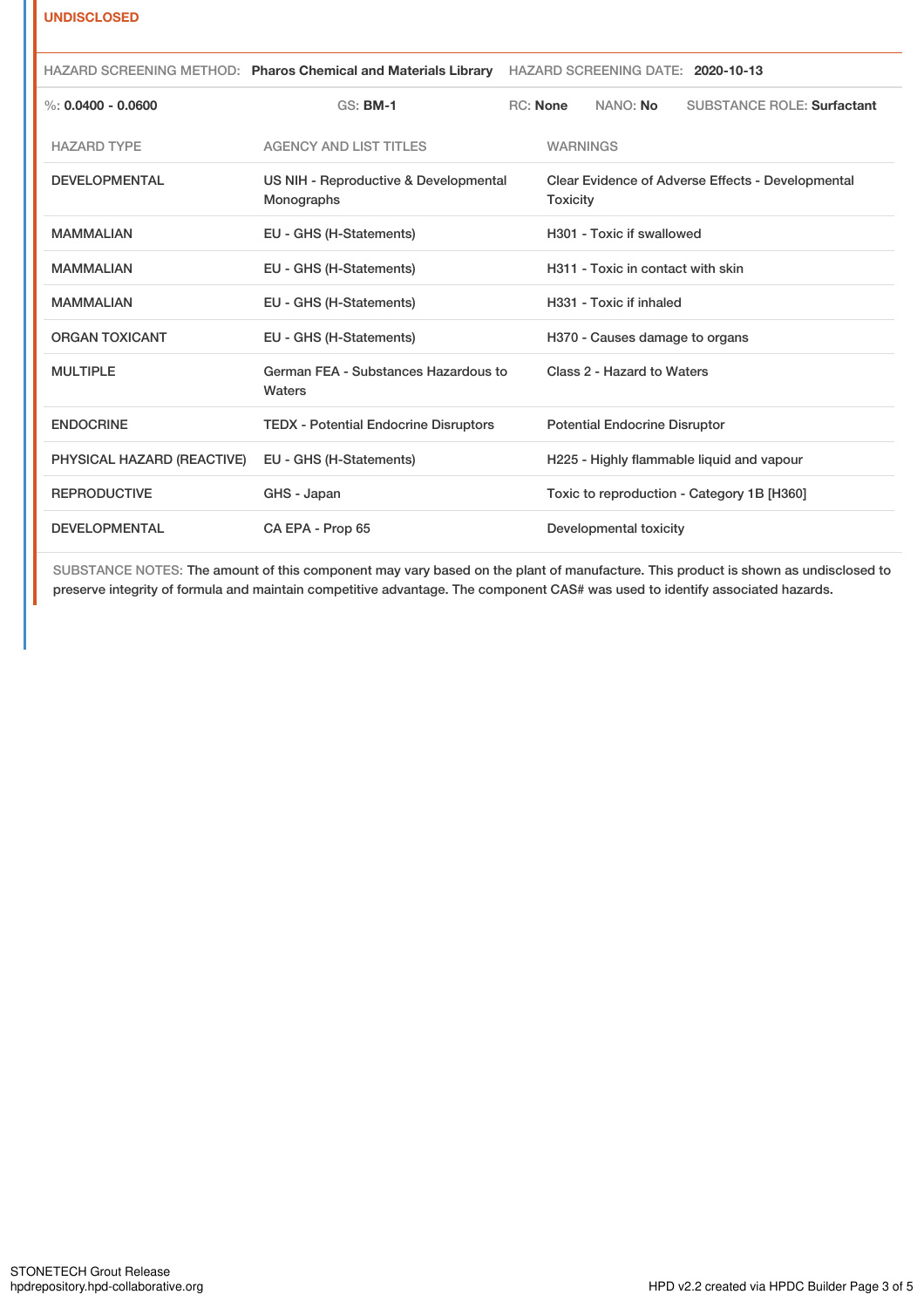This section lists applicable certification and standards compliance information for VOC emissions and VOC content. Other types of health or *environmental performance testing or certifications completed for the product may be provided.*

| <b>VOC EMISSIONS</b>                                                                                                          | N/A                                                      |                                    |  |  |  |  |
|-------------------------------------------------------------------------------------------------------------------------------|----------------------------------------------------------|------------------------------------|--|--|--|--|
| <b>CERTIFYING PARTY: Self-declared</b><br><b>APPLICABLE FACILITIES: Applies to All Facilities.</b><br><b>CERTIFICATE URL:</b> | ISSUE DATE: 2020-10-<br><b>EXPIRY DATE:</b><br>13        | <b>CERTIFIER OR LAB: LATICRETE</b> |  |  |  |  |
| CERTIFICATION AND COMPLIANCE NOTES: STONETECH® Grout Release has not been tested for VOC emissions.                           |                                                          |                                    |  |  |  |  |
| <b>VOC CONTENT</b>                                                                                                            | TDS 251 "Low VOC LATICRETE® Products"                    |                                    |  |  |  |  |
| <b>CERTIFYING PARTY: Self-declared</b><br><b>APPLICABLE FACILITIES: Applies to All Facilities.</b><br><b>CERTIFICATE URL:</b> | <b>ISSUE DATE: 2020-08-</b><br><b>EXPIRY DATE:</b><br>12 | <b>CERTIFIER OR LAB: LATICRETE</b> |  |  |  |  |
| https://www.laticrete.com/~/media/support-and-<br>downloads/technical-datasheets/tds251.ashx                                  |                                                          |                                    |  |  |  |  |

# **Section 4: Accessories**

This section lists related products or materials that the manufacturer requires or recommends for installation (such as adhesives or fasteners), maintenance, cleaning, or operations. For information relating to the contents of these related products, refer to their applicable Health Product *Declarations, if available.*

No accessories are required for this product.

# **Section 5: General Notes**

STONETECH® Grout Release meets the Living Building Challenge v4.0 requirement that the product does not contain any of the Red Listed Materials or Chemicals. Specifically, STONETECH Grout Release does not contain the following: Antimicrobials (marketed with a health claim) •Alkylphenols and related compounds •Asbestos •Bisphenol A (BPA) and structural analogues •California Banned Solvents •Chlorinated Polymers, including Chlorinated polyethylene (CPE), Chlorinated Polyvinyl Chloride (CPVC), Chloroprene (neoprene monomer), Chlorosulfonated polyethylene (CSPE), Polyvinylidiene chloride (PVDC), and Polyvinyl Chloride (PVC) •Chlorobenzenes •Chlorofluorocarbons (CFCs) & Hydrochlorofluorocarbons (HCFCs) •Formaldehyde (added) • Monomeric, polymeric and organo-phosphate halogenated flame retardants (HFRs) •Organotin Compounds •Perfluorinated Compounds (PFCs) •Phthalates (orthophthalates) •Polychlorinated Biphenyls (PCBs) •Polycyclic Aromatic Hydrocarbons (PAH) •Short-Chain and Medium-Chain Chlorinated Paraffins •Toxic Heavy Metals - Arsenic, Cadmium, Chromium, Lead (added), and Mercury •Wood treatments containing Creosote, Arsenic or Pentachlorophenol. See Section 1 for Volatile Organic Compounds (VOC) (wet applied products) information.